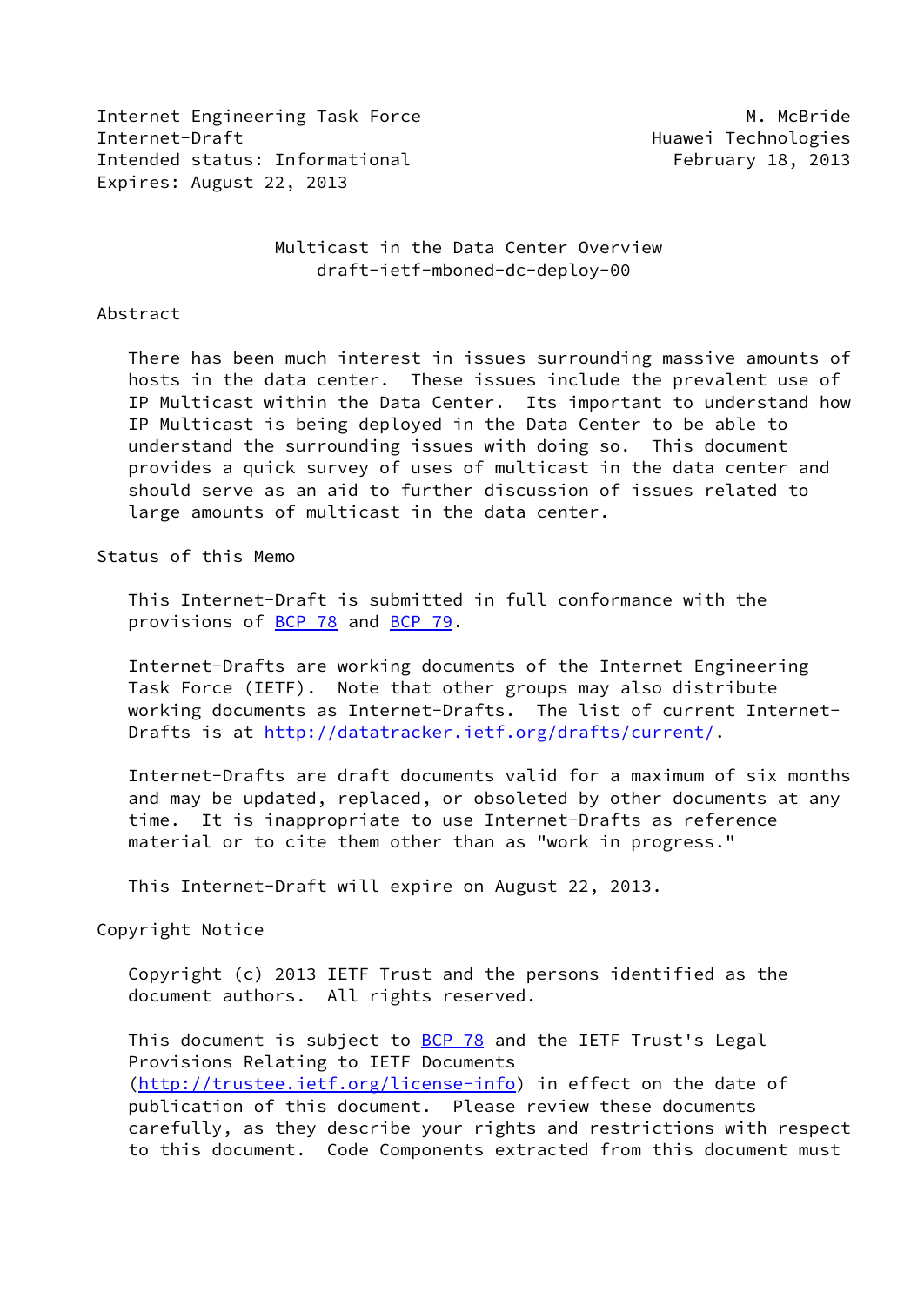McBride **Expires August 22, 2013** [Page 1]

Internet-Draft Multicast in the Data Center Overview February 2013

 include Simplified BSD License text as described in Section 4.e of the Trust Legal Provisions and are provided without warranty as described in the Simplified BSD License.

# Table of Contents

| 2. Multicast Applications in the Data Center 3                                |  |  |
|-------------------------------------------------------------------------------|--|--|
| $2.1.$ Client-Server Applications 3                                           |  |  |
| 2.2. Non Client-Server Multicast Applications $\frac{4}{3}$                   |  |  |
| 3. L2 Multicast Protocols in the Data Center 6                                |  |  |
| L3 Multicast Protocols in the Data Center $\ldots \ldots \ldots$              |  |  |
| Challenges of using multicast in the Data Center $\cdots$ $\frac{7}{2}$<br>5. |  |  |
| Layer 3 / Layer 2 Topological Variations 9<br>6.                              |  |  |
| 7.                                                                            |  |  |
| 7.1. Solicited-node Multicast Addresses for IPv6 address                      |  |  |
|                                                                               |  |  |
| 7.2. Direct Mapping for Multicast address resolution $\cdots$                 |  |  |
|                                                                               |  |  |
| 9.                                                                            |  |  |
| 10. Security Considerations 10                                                |  |  |
|                                                                               |  |  |
|                                                                               |  |  |
|                                                                               |  |  |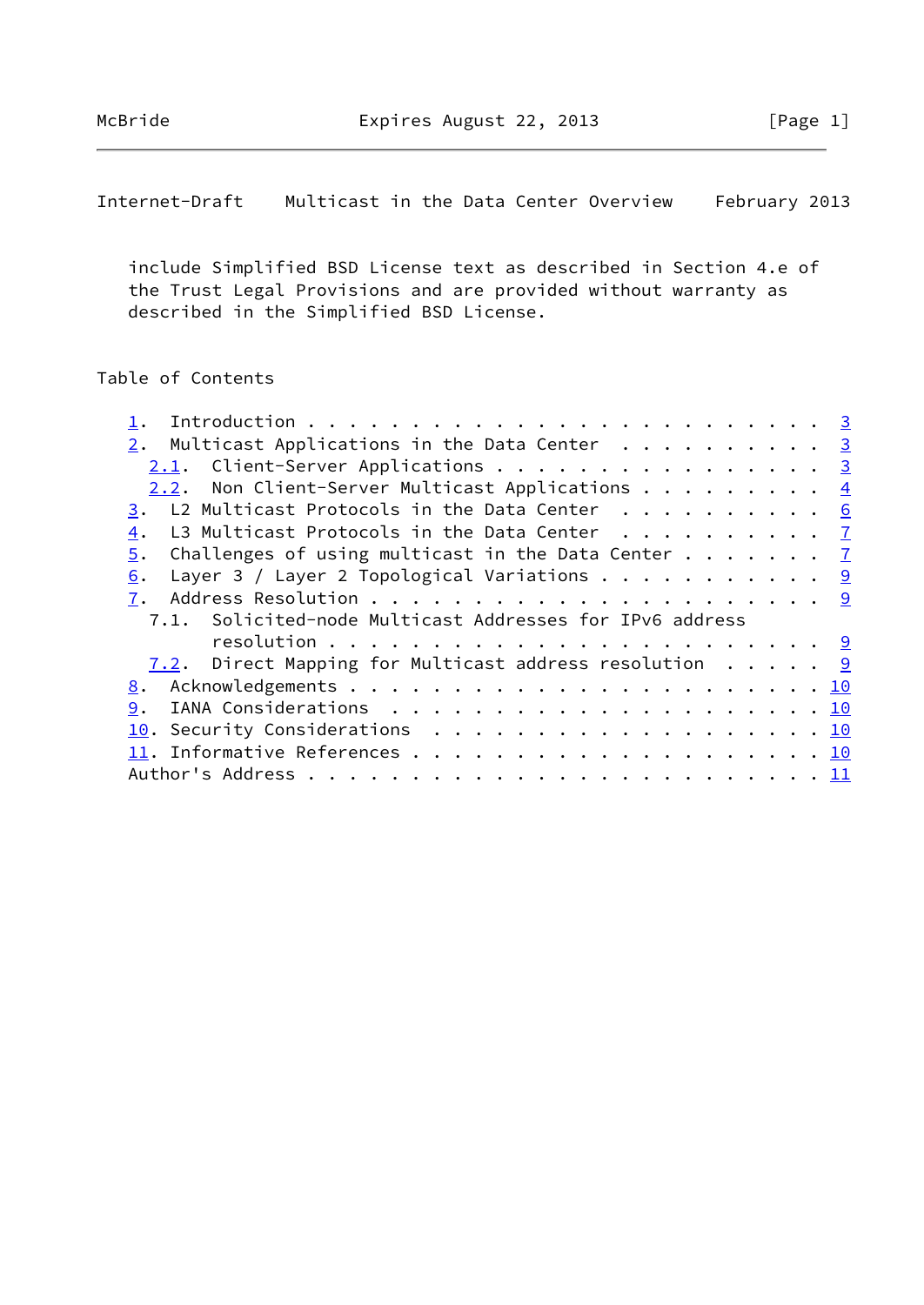McBride **Expires August 22, 2013** [Page 2]

<span id="page-2-1"></span>Internet-Draft Multicast in the Data Center Overview February 2013

### <span id="page-2-0"></span>[1](#page-2-0). Introduction

 Data center servers often use IP Multicast to send data to clients or other application servers. IP Multicast is expected to help conserve bandwidth in the data center and reduce the load on servers. IP Multicast is also a key component in several data center overlay solutions. Increased reliance on multicast, in next generation data centers, requires higher performance and capacity especially from the switches. If multicast is to continue to be used in the data center, it must scale well within and between datacenters. There has been much interest in issues surrounding massive amounts of hosts in the data center. There was a lengthy discussion, in the now closed ARMD WG, involving the issues with address resolution for non ARP/ND multicast traffic in data centers. This document provides a quick survey of multicast in the data center and should serve as an aid to further discussion of issues related to multicast in the data center.

 ARP/ND issues are not addressed in this document except to explain how address resolution occurs with multicast.

### <span id="page-2-2"></span>[2](#page-2-2). Multicast Applications in the Data Center

 There are many data center operators who do not deploy Multicast in their networks for scalability and stability reasons. There are also many operators for whom multicast is critical and is enabled on their data center switches and routers. For this latter group, there are several uses of multicast in their data centers. An understanding of the uses of that multicast is important in order to properly support these applications in the ever evolving data centers. If, for instance, the majority of the applications are discovering/signaling each other, using multicast, there may be better ways to support them then using multicast. If, however, the multicasting of data is occurring in large volumes, there is a need for good data center overlay multicast support. The applications either fall into the category of those that leverage L2 multicast for discovery or of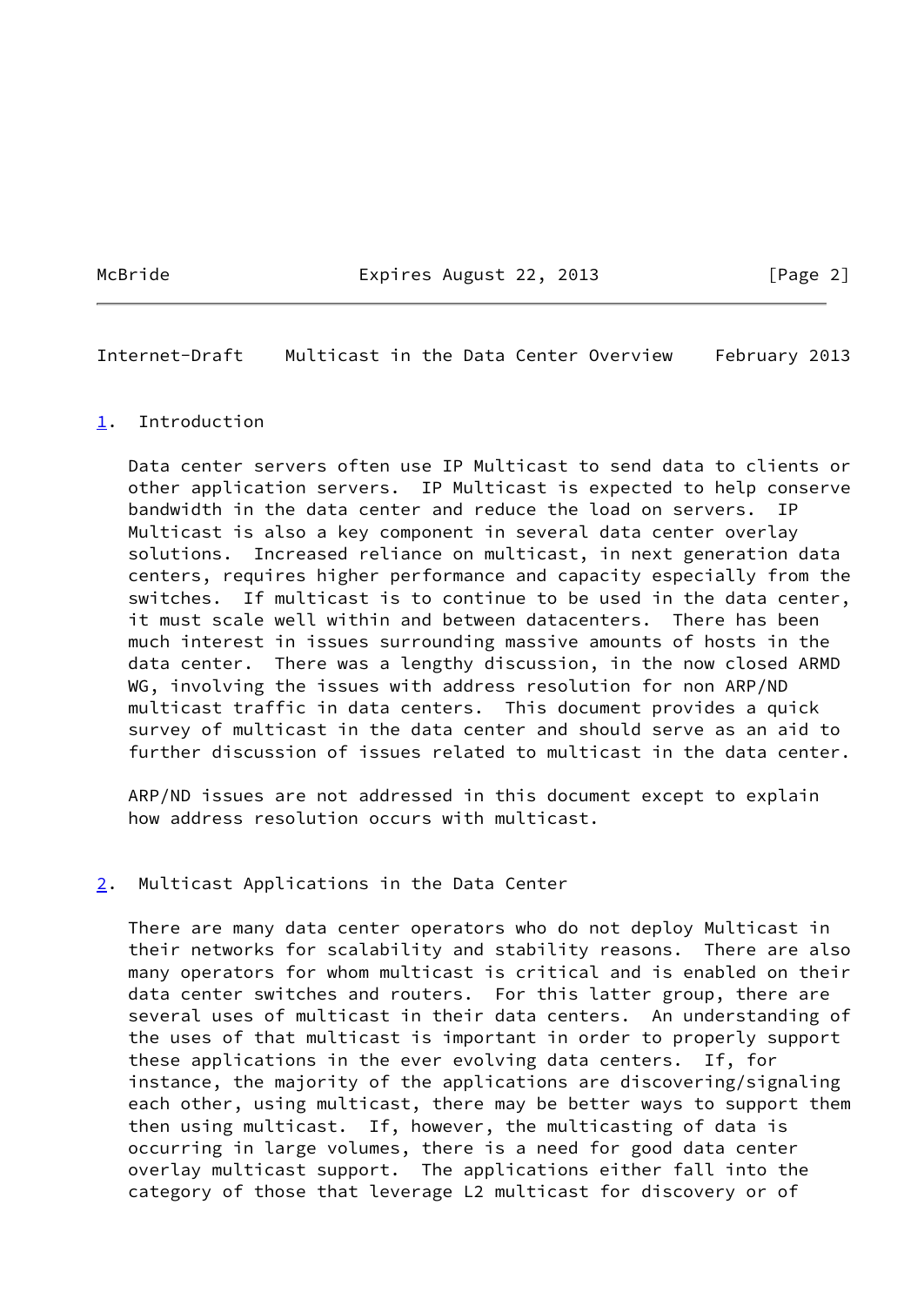those that require L3 support and likely span multiple subnets.

# <span id="page-3-0"></span>[2.1](#page-3-0). Client-Server Applications

 IPTV servers use multicast to deliver content from the data center to end users. IPTV is typically a one to many application where the hosts are configured for IGMPv3, the switches are configured with IGMP snooping, and the routers are running PIM-SSM mode. Often redundant servers are sending multicast streams into the network and the network is forwarding the data across diverse paths.

Windows Media servers send multicast streaming to clients. Windows

McBride **Expires August 22, 2013** [Page 3]

<span id="page-3-2"></span>Internet-Draft Multicast in the Data Center Overview February 2013

 Media Services streams to an IP multicast address and all clients subscribe to the IP address to receive the same stream. This allows a single stream to be played simultaneously by multiple clients and thus reducing bandwidth utilization.

 Market data relies extensively on IP multicast to deliver stock quotes from the data center to a financial services provider and then to the stock analysts. The most critical requirement of a multicast trading floor is that it be highly available. The network must be designed with no single point of failure and in a way the network can respond in a deterministic manner to any failure. Typically redundant servers (in a primary/backup or live live mode) are sending multicast streams into the network and the network is forwarding the data across diverse paths (when duplicate data is sent by multiple servers).

 With publish and subscribe servers, a separate message is sent to each subscriber of a publication. With multicast publish/subscribe, only one message is sent, regardless of the number of subscribers. In a publish/subscribe system, client applications, some of which are publishers and some of which are subscribers, are connected to a network of message brokers that receive publications on a number of topics, and send the publications on to the subscribers for those topics. The more subscribers there are in the publish/subscribe system, the greater the improvement to network utilization there might be with multicast.

<span id="page-3-1"></span>[2.2](#page-3-1). Non Client-Server Multicast Applications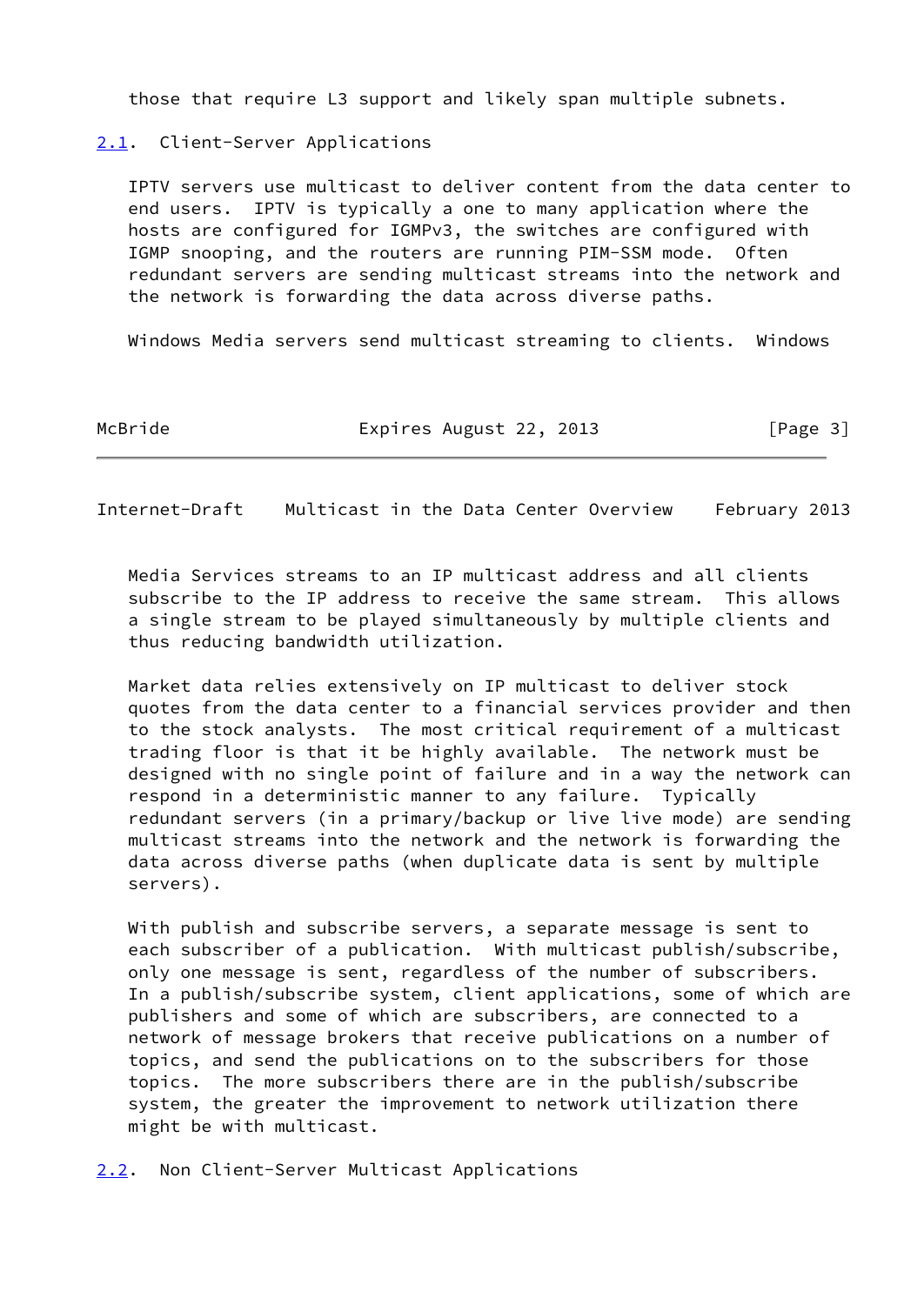Routers, running Virtual Routing Redundancy Protocol (VRRP), communicate with one another using a multicast address. VRRP packets are sent, encapsulated in IP packets, to 224.0.0.18. A failure to receive a multicast packet from the master router for a period longer than three times the advertisement timer causes the backup routers to assume that the master router is dead. The virtual router then transitions into an unsteady state and an election process is initiated to select the next master router from the backup routers. This is fulfilled through the use of multicast packets. Backup router(s) are only to send multicast packets during an election process.

 Overlays may use IP multicast to virtualize L2 multicasts. IP multicast is used to reduce the scope of the L2-over-UDP flooding to only those hosts that have expressed explicit interest in the frames.VXLAN, for instance, is an encapsulation scheme to carry L2 frames over L3 networks. The VXLAN Tunnel End Point (VTEP) encapsulates frames inside an L3 tunnel. VXLANs are identified by a 24 bit VXLAN Network Identifier (VNI). The VTEP maintains a table of

McBride **Expires August 22, 2013** [Page 4]

Internet-Draft Multicast in the Data Center Overview February 2013

 known destination MAC addresses, and stores the IP address of the tunnel to the remote VTEP to use for each. Unicast frames, between VMs, are sent directly to the unicast L3 address of the remote VTEP. Multicast frames are sent to a multicast IP group associated with the VNI. Underlying IP Multicast protocols (PIM-SM/SSM/BIDIR) are used to forward multicast data across the overlay.

 The Ganglia application relies upon multicast for distributed discovery and monitoring of computing systems such as clusters and grids. It has been used to link clusters across university campuses and can scale to handle clusters with 2000 nodes

 Windows Server, cluster node exchange, relies upon the use of multicast heartbeats between servers. Only the other interfaces in the same multicast group use the data. Unlike broadcast, multicast traffic does not need to be flooded throughout the network, reducing the chance that unnecessary CPU cycles are expended filtering traffic on nodes outside the cluster. As the number of nodes increases, the ability to replace several unicast messages with a single multicast message improves node performance and decreases network bandwidth consumption. Multicast messages replace unicast messages in two components of clustering: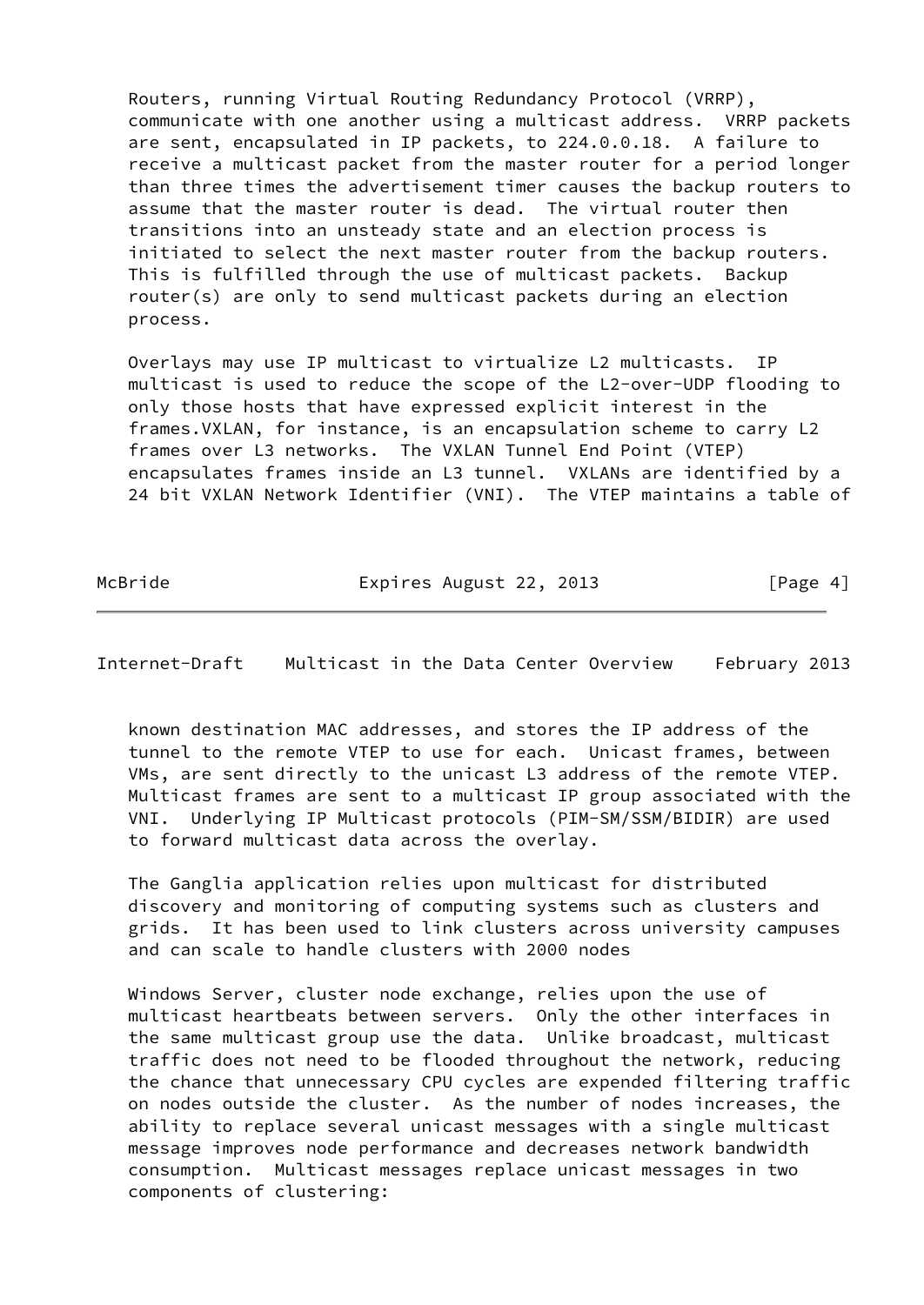- o Heartbeats: The clustering failure detection engine is based on a scheme whereby nodes send heartbeat messages to other nodes. Specifically, for each network interface, a node sends a heartbeat message to all other nodes with interfaces on that network. Heartbeat messages are sent every 1.2 seconds. In the common case where each node has an interface on each cluster network, there are  $N * (N - 1)$  unicast heartbeats sent per network every 1.2 seconds in an N-node cluster. With multicast heartbeats, the message count drops to N multicast heartbeats per network every 1.2 seconds, because each node sends 1 message instead of  $N - 1$ . This represents a reduction in processing cycles on the sending node and a reduction in network bandwidth consumed.
- o Regroup: The clustering membership engine executes a regroup protocol during a membership view change. The regroup protocol algorithm assumes the ability to broadcast messages to all cluster nodes. To avoid unnecessary network flooding and to properly authenticate messages, the broadcast primitive is implemented by a sequence of unicast messages. Converting the unicast messages to a single multicast message conserves processing power on the sending node and reduces network bandwidth consumption.

 Multicast addresses in the 224.0.0.x range are considered link local multicast addresses. They are used for protocol discovery and are flooded to every port. For example, OSPF uses 224.0.0.5 and

| McBride | Expires August 22, 2013 | [Page 5] |
|---------|-------------------------|----------|
|         |                         |          |

<span id="page-5-1"></span>Internet-Draft Multicast in the Data Center Overview February 2013

 224.0.0.6 for neighbor and DR discovery. These addresses are reserved and will not be constrained by IGMP snooping. These addresses are not to be used by any application.

### <span id="page-5-0"></span>[3](#page-5-0). L2 Multicast Protocols in the Data Center

 The switches, in between the servers and the routers, rely upon igmp snooping to bound the multicast to the ports leading to interested hosts and to L3 routers. A switch will, by default, flood multicast traffic to all the ports in a broadcast domain (VLAN). IGMP snooping is designed to prevent hosts on a local network from receiving traffic for a multicast group they have not explicitly joined. It provides switches with a mechanism to prune multicast traffic from links that do not contain a multicast listener (an IGMP client).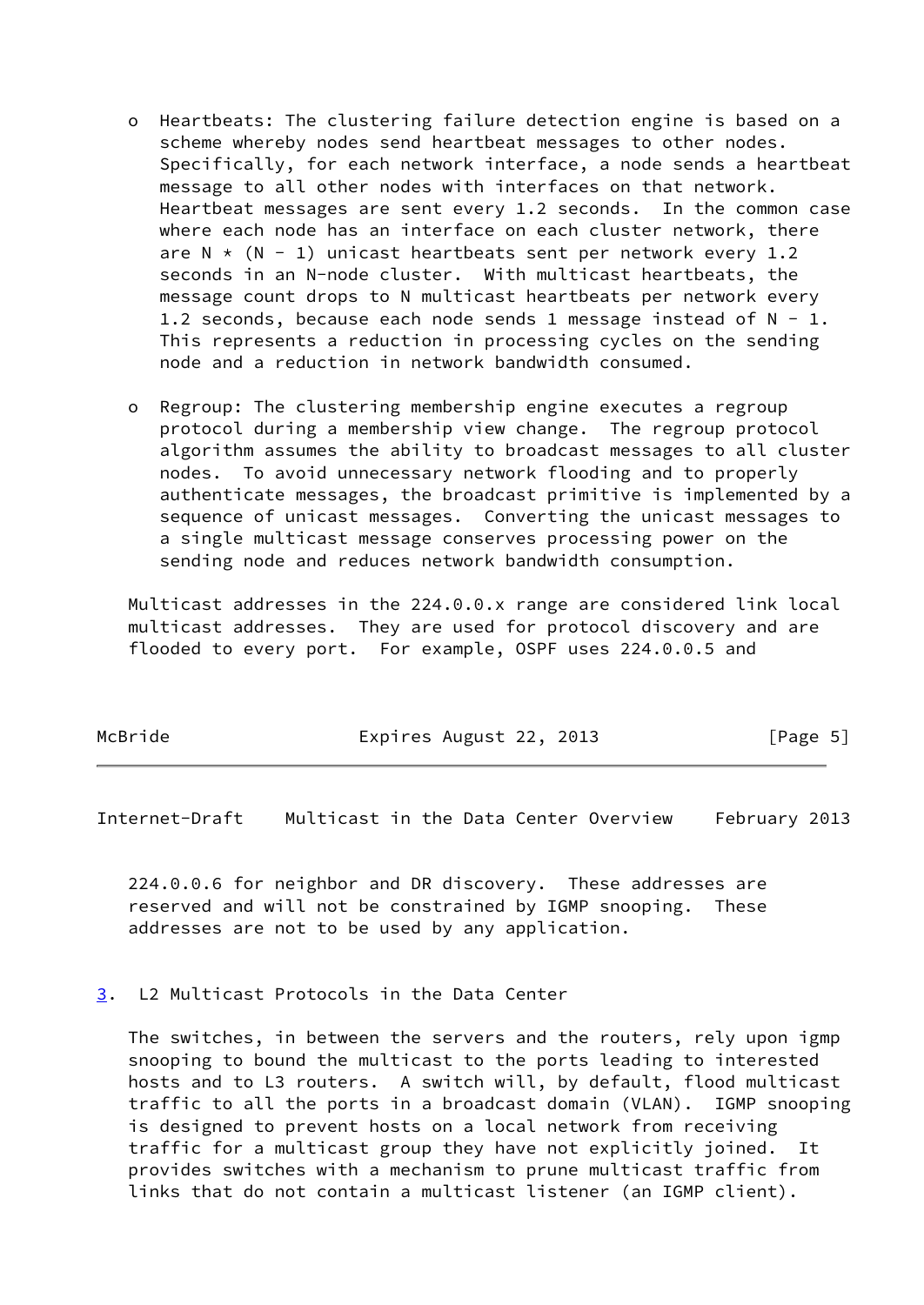IGMP snooping is a L2 optimization for L3 IGMP.

 IGMP snooping, with proxy reporting or report suppression, actively filters IGMP packets in order to reduce load on the multicast router. Joins and leaves heading upstream to the router are filtered so that only the minimal quantity of information is sent. The switch is trying to ensure the router only has a single entry for the group, regardless of how many active listeners there are. If there are two active listeners in a group and the first one leaves, then the switch determines that the router does not need this information since it does not affect the status of the group from the router's point of view. However the next time there is a routine query from the router the switch will forward the reply from the remaining host, to prevent the router from believing there are no active listeners. It follows that in active IGMP snooping, the router will generally only know about the most recently joined member of the group.

 In order for IGMP, and thus IGMP snooping, to function, a multicast router must exist on the network and generate IGMP queries. The tables (holding the member ports for each multicast group) created for snooping are associated with the querier. Without a querier the tables are not created and snooping will not work. Furthermore IGMP general queries must be unconditionally forwarded by all switches involved in IGMP snooping. Some IGMP snooping implementations include full querier capability. Others are able to proxy and retransmit queries from the multicast router.

 In source-only networks, however, which presumably describes most data center networks, there are no IGMP hosts on switch ports to generate IGMP packets. Switch ports are connected to multicast source ports and multicast router ports. The switch typically learns about multicast groups from the multicast data stream by using a type of source only learning (when only receiving multicast data on the

| McBride | Expires August 22, 2013 | [Page 6] |  |
|---------|-------------------------|----------|--|
|         |                         |          |  |

<span id="page-6-1"></span>Internet-Draft Multicast in the Data Center Overview February 2013

 port, no IGMP packets). The switch forwards traffic only to the multicast router ports. When the switch receives traffic for new IP multicast groups, it will typically flood the packets to all ports in the same VLAN. This unnecessary flooding can impact switch performance.

<span id="page-6-0"></span>[4](#page-6-0). L3 Multicast Protocols in the Data Center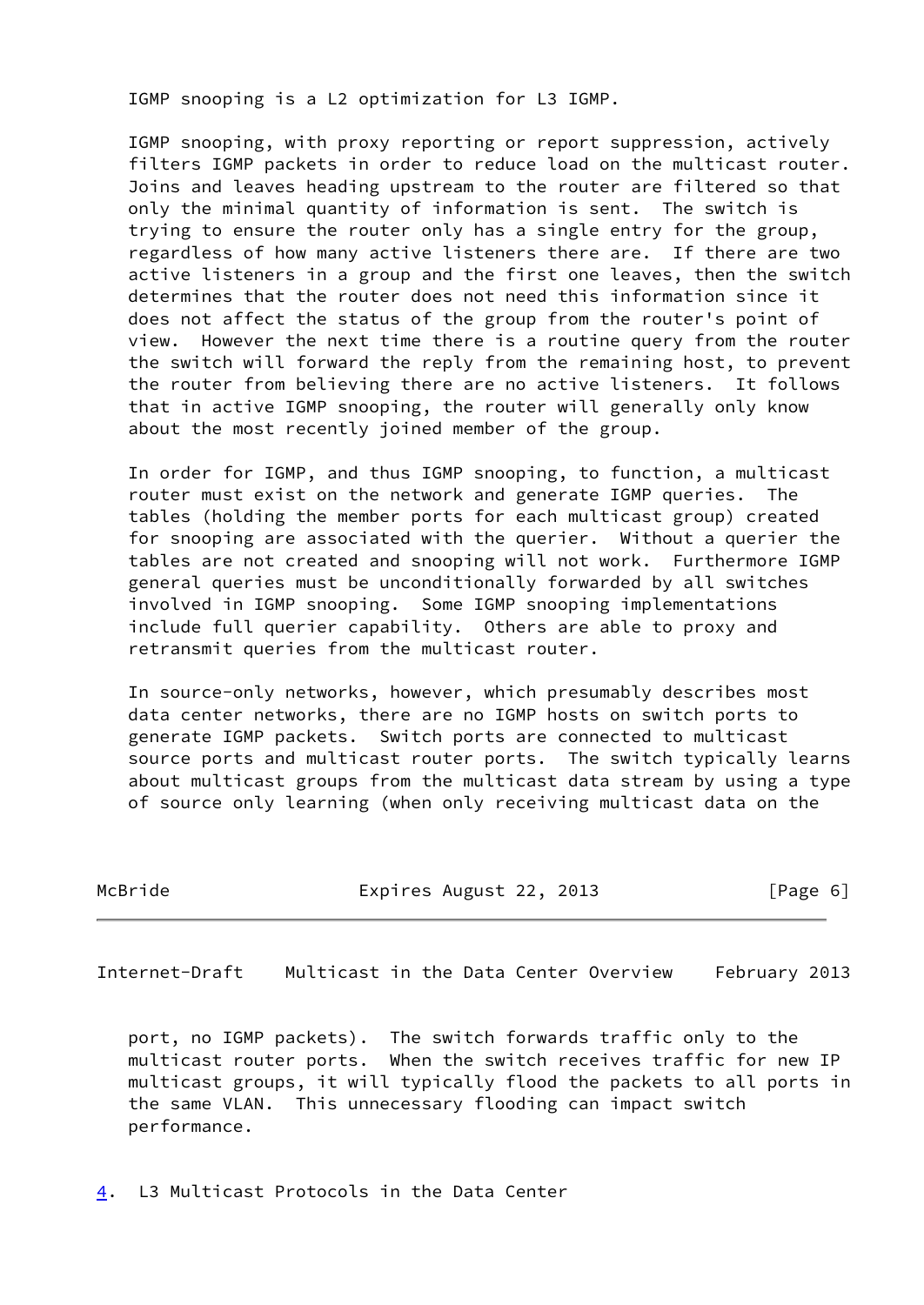There are three flavors of PIM used for Multicast Routing in the Data Center: PIM-SM [\[RFC4601](https://datatracker.ietf.org/doc/pdf/rfc4601)], PIM-SSM [[RFC4607](https://datatracker.ietf.org/doc/pdf/rfc4607)], and PIM-BIDIR [[RFC5015\]](https://datatracker.ietf.org/doc/pdf/rfc5015). SSM provides the most efficient forwarding between sources and receivers and is most suitable for one to many types of multicast applications. State is built for each S,G channel therefore the more sources and groups there are, the more state there is in the network. BIDIR is the most efficient shared tree solution as one tree is built for all S,G's, therefore saving state. But it is not the most efficient in forwarding path between sources and receivers. SSM and BIDIR are optimizations of PIM-SM. PIM-SM is still the most widely deployed multicast routing protocol. PIM-SM can also be the most complex. PIM-SM relies upon a RP (Rendezvous Point) to set up the multicast tree and then will either switch to the SPT (shortest path tree), similar to SSM, or stay on the shared tree (similar to BIDIR). For massive amounts of hosts sending (and receiving) multicast, the shared tree (particularly with PIM-BIDIR) provides the best potential scaling since no matter how many multicast sources exist within a VLAN, the tree number stays the same. IGMP snooping, IGMP proxy, and PIM-BIDIR have the potential to scale to the huge scaling numbers required in a data center.

### <span id="page-7-0"></span>[5](#page-7-0). Challenges of using multicast in the Data Center

 Data Center environments may create unique challenges for IP Multicast. Data Center networks required a high amount of VM traffic and mobility within and between DC networks. DC networks have large numbers of servers. DC networks are often used with cloud orchestration software. DC networks often use IP Multicast in their unique environments. This section looks at the challenges of using multicast within the challenging data center environment.

 When IGMP/MLD Snooping is not implemented, ethernet switches will flood multicast frames out of all switch-ports, which turns the traffic into something more like a broadcast.

 VRRP uses multicast heartbeat to communicate between routers. The communication between the host and the default gateway is unicast. The multicast heartbeat can be very chatty when there are thousands

| McBride | Expires August 22, 2013 | [Page 7] |
|---------|-------------------------|----------|
|         |                         |          |

Internet-Draft Multicast in the Data Center Overview February 2013

of VRRP pairs with sub-second heartbeat calls back and forth.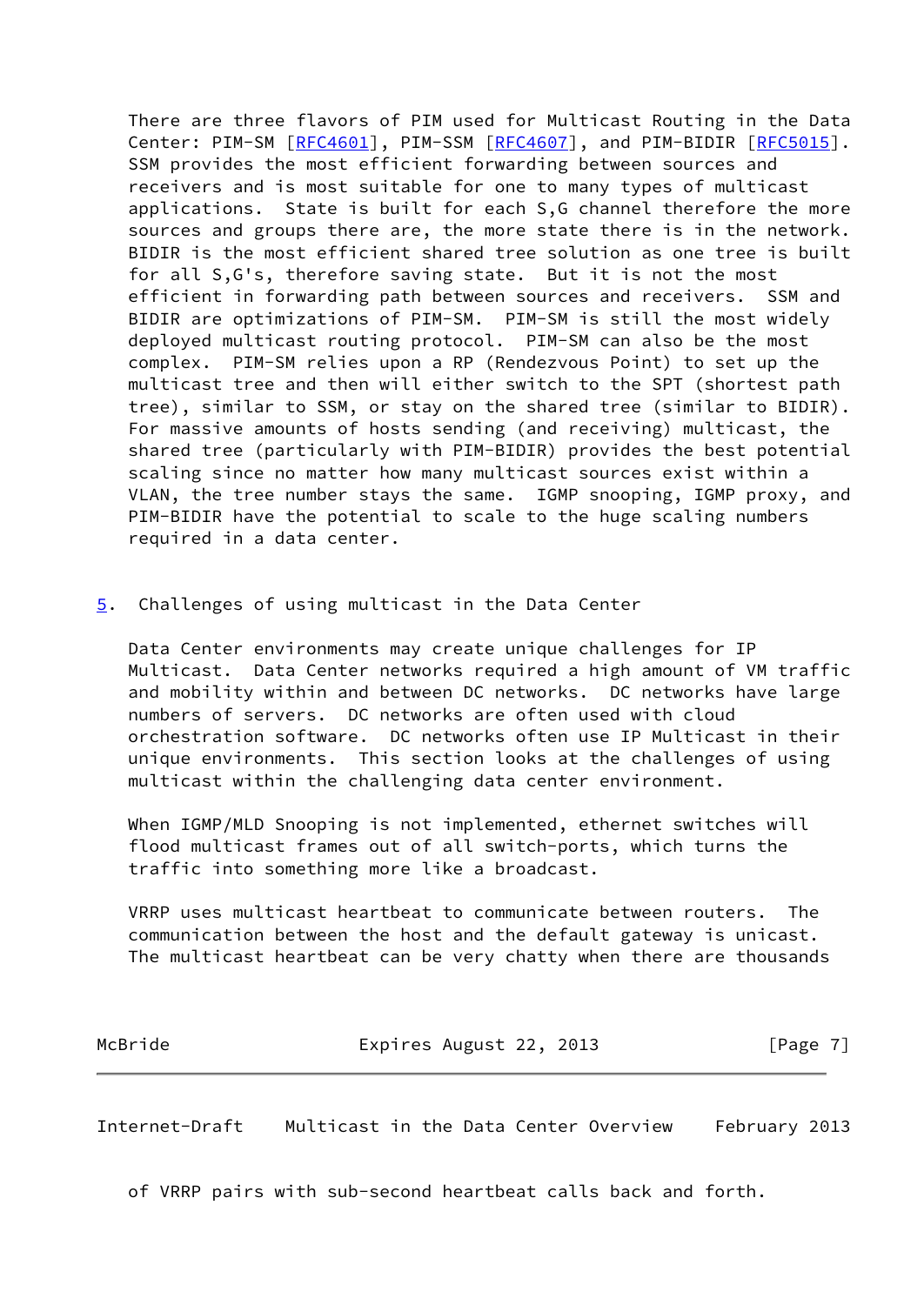Link-local multicast should scale well within one IP subnet particularly with a large layer3 domain extending down to the access or aggregation switches. But if multicast traverses beyond one IP subnet, which is necessary for an overlay like VXLAN, you could potentially have scaling concerns. If using a VXLAN overlay, it is necessary to map the L2 multicast in the overlay to L3 multicast in the underlay or do head end replication in the overlay and receive duplicate frames on the first link from the router to the core switch. The solution could be to run potentially thousands of PIM messages to generate/maintain the required multicast state in the IP underlay. The behavior of the upper layer, with respect to broadcast/multicast, affects the choice of head end  $(*, G)$  or  $(S, G)$  replication in the underlay, which affects the opex and capex of the entire solution. A VXLAN, with thousands of logical groups, maps to head end replication in the hypervisor or to IGMP from the hypervisor and then PIM between the TOR and CORE 'switches' and the gateway router.

 Requiring IP multicast (especially PIM BIDIR) from the network can prove challenging for data center operators especially at the kind of scale that the VXLAN/NVGRE proposals require. This is also true when the L2 topological domain is large and extended all the way to the L3 core. In data centers with highly virtualized servers, even small L2 domains may spread across many server racks (i.e. multiple switches and router ports).

 It's not uncommon for there to be 10-20 VMs per server in a virtualized environment. One vendor reported a customer requesting a scale to 400VM's per server. For multicast to be a viable solution in this environment, the network needs to be able to scale to these numbers when these VMs are sending/receiving multicast.

 A lot of switching/routing hardware has problems with IP Multicast, particularly with regards to hardware support of PIM-BIDIR.

 Sending L2 multicast over a campus or data center backbone, in any sort of significant way, is a new challenge enabled for the first time by overlays. There are interesting challenges when pushing large amounts of multicast traffic through a network, and have thus far been dealt with using purpose-built networks. While the overlay proposals have been careful not to impose new protocol requirements, they have not addressed the issues of performance and scalability, nor the large-scale availability of these protocols.

 There is an unnecessary multicast stream flooding problem in the link layer switches between the multicast source and the PIM First Hop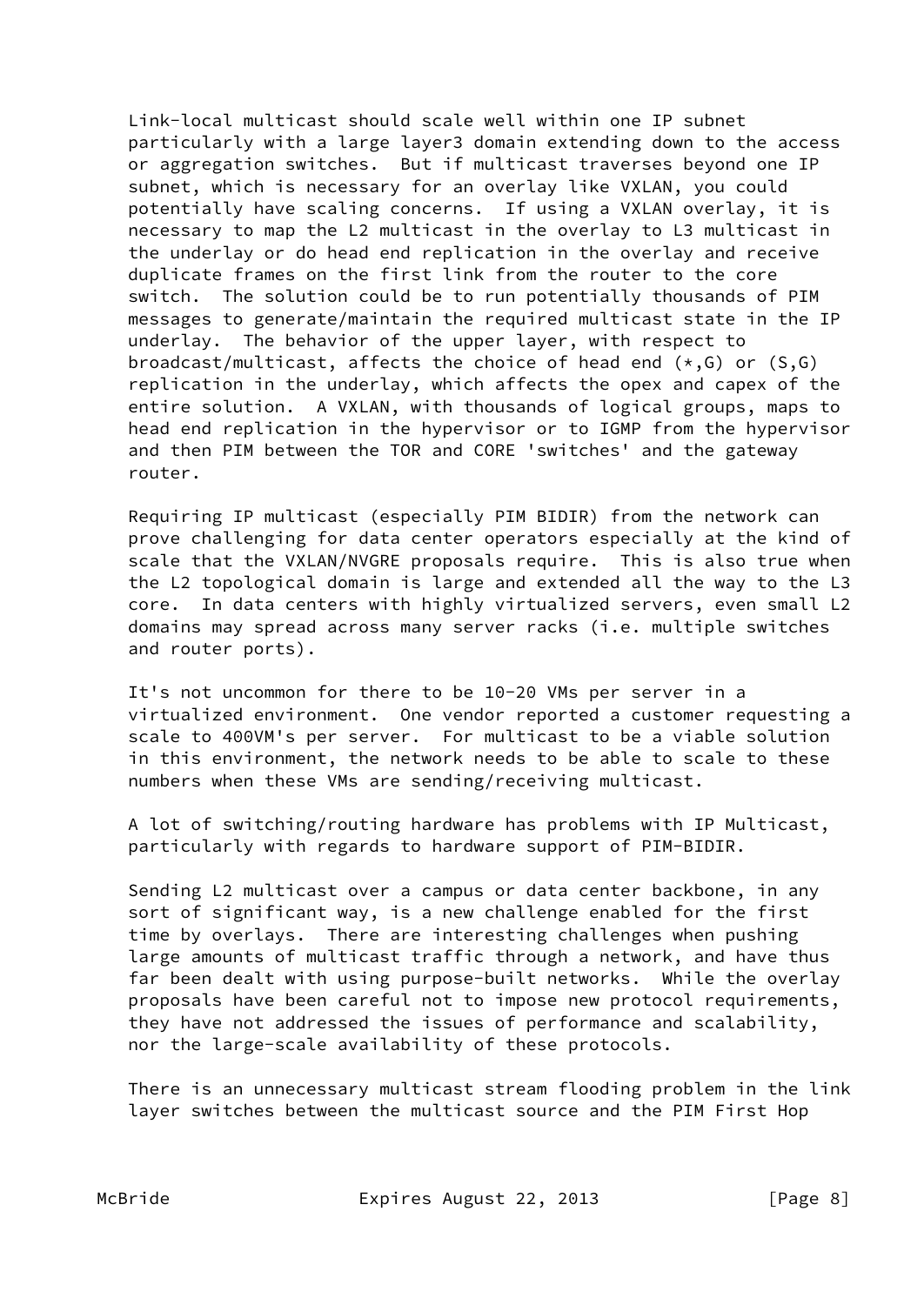<span id="page-9-1"></span>Internet-Draft Multicast in the Data Center Overview February 2013

 Router (FHR). The IGMP-Snooping Switch will forward multicast streams to router ports, and the PIM FHR must receive all multicast streams even if there is no request from receiver. This often leads to waste of switch cache and link bandwidth when the multicast streams are not actually required. [\[I-D.pim-umf-problem-statement](#page-11-1)] details the problem and defines design goals for a generic mechanism to restrain the unnecessary multicast stream flooding.

## <span id="page-9-0"></span>[6](#page-9-0). Layer 3 / Layer 2 Topological Variations

As discussed in  $[I-D.armd-problem-statement]$ , there are a variety of topological data center variations including L3 to Access Switches, L3 to Aggregation Switches, and L3 in the Core only. Further analysis is needed in order to understand how these variations affect IP Multicast scalability

# <span id="page-9-2"></span>[7](#page-9-2). Address Resolution

<span id="page-9-4"></span>[7.1](#page-9-4). Solicited-node Multicast Addresses for IPv6 address resolution

 Solicited-node Multicast Addresses are used with IPv6 Neighbor Discovery to provide the same function as the Address Resolution Protocol (ARP) in IPv4. ARP uses broadcasts, to send an ARP Requests, which are received by all end hosts on the local link. Only the host being queried responds. However, the other hosts still have to process and discard the request. With IPv6, a host is required to join a Solicited-Node multicast group for each of its configured unicast or anycast addresses. Because a Solicited-node Multicast Address is a function of the last 24-bits of an IPv6 unicast or anycast address, the number of hosts that are subscribed to each Solicited-node Multicast Address would typically be one (there could be more because the mapping function is not a 1:1 mapping). Compared to ARP in IPv4, a host should not need to be interrupted as often to service Neighbor Solicitation requests.

<span id="page-9-3"></span>[7.2](#page-9-3). Direct Mapping for Multicast address resolution

 With IPv4 unicast address resolution, the translation of an IP address to a MAC address is done dynamically by ARP. With multicast address resolution, the mapping from a multicast IP address to a multicast MAC address is derived from direct mapping. In IPv4, the mapping is done by assigning the low-order 23 bits of the multicast IP address to fill the low-order 23 bits of the multicast MAC address. When a host joins an IP multicast group, it instructs the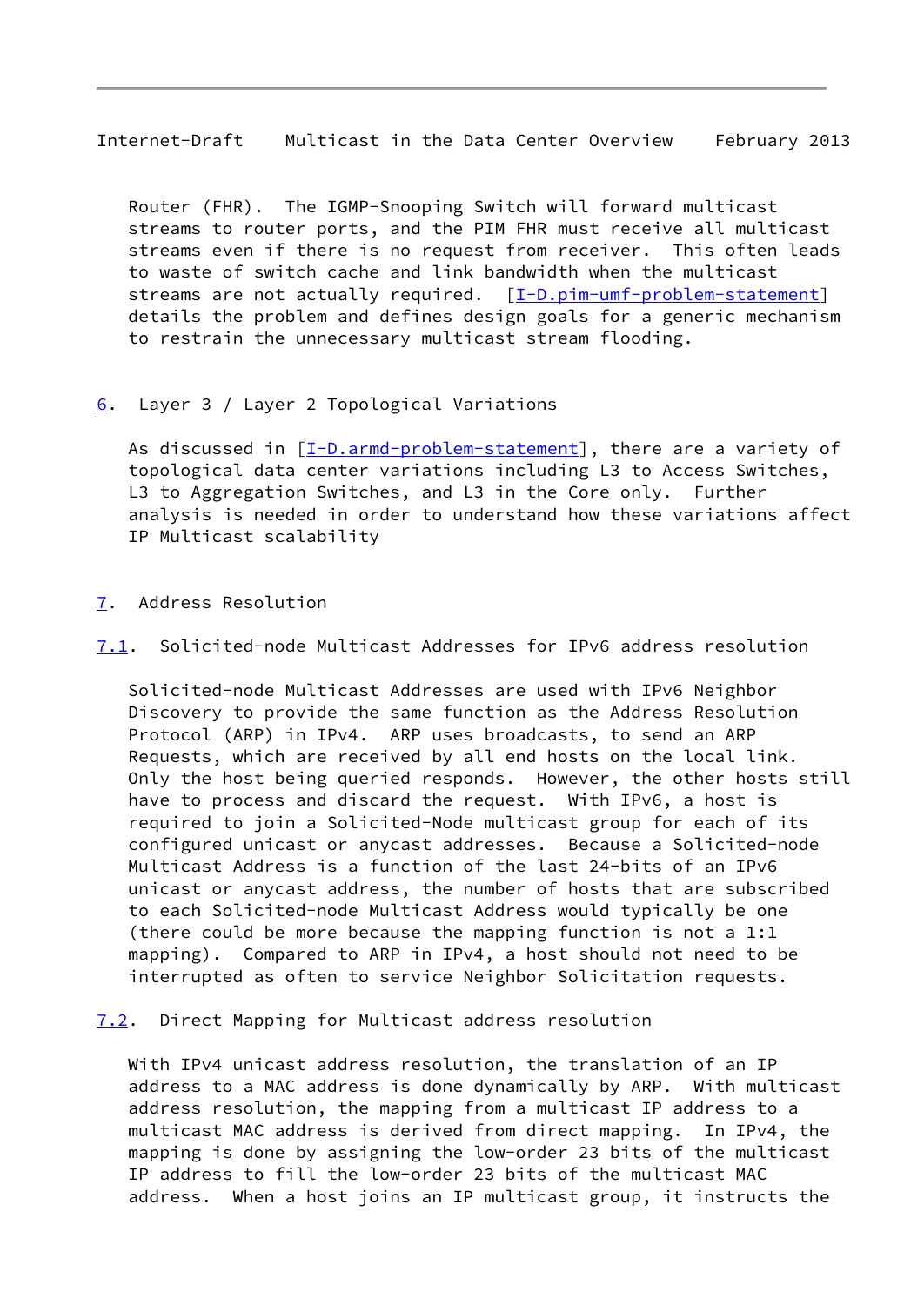data link layer to receive frames that match the MAC address that corresponds to the IP address of the multicast group. The data link

McBride **Expires August 22, 2013** [Page 9]

<span id="page-10-1"></span>Internet-Draft Multicast in the Data Center Overview February 2013

 layer filters the frames and passes frames with matching destination addresses to the IP module. Since the mapping from multicast IP address to a MAC address ignores 5 bits of the IP address, groups of 32 multicast IP addresses are mapped to the same MAC address. As a result a multicast MAC address cannot be uniquely mapped to a multicast IPv4 address. Planning is required within an organization to select IPv4 groups that are far enough away from each other as to not end up with the same L2 address used. Any multicast address in the [224-239].0.0.x and [224-239].128.0.x ranges should not be considered. When sending IPv6 multicast packets on an Ethernet link, the corresponding destination MAC address is a direct mapping of the last 32 bits of the 128 bit IPv6 multicast address into the 48 bit MAC address. It is possible for more than one IPv6 Multicast address to map to the same 48 bit MAC address.

### <span id="page-10-0"></span>[8](#page-10-0). Acknowledgements

 The authors would like to thank the many individuals who contributed opinions on the ARMD wg mailing list about this topic: Linda Dunbar, Anoop Ghanwani, Peter Ashwoodsmith, David Allan, Aldrin Isaac, Igor Gashinsky, Michael Smith, Patrick Frejborg, Joel Jaeggli and Thomas Narten.

<span id="page-10-2"></span>[9](#page-10-2). IANA Considerations

This memo includes no request to IANA.

<span id="page-10-3"></span>[10.](#page-10-3) Security Considerations

No security considerations at this time.

<span id="page-10-4"></span>[11.](#page-10-4) Informative References

<span id="page-10-5"></span> [I-D.armd-problem-statement] Narten, T., Karir, M., and I. Foo,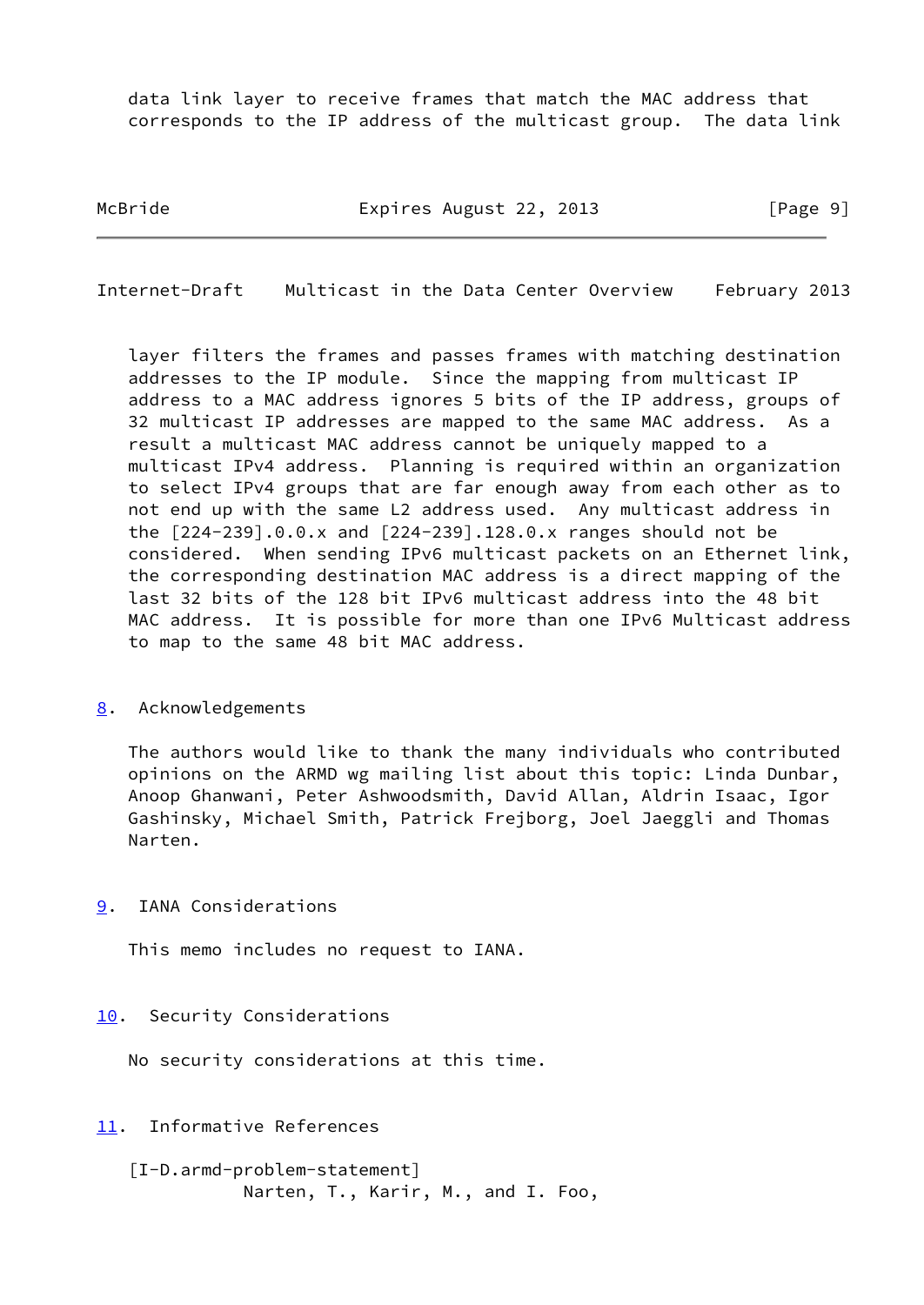"[draft-ietf-armd-problem-statement"](https://datatracker.ietf.org/doc/pdf/draft-ietf-armd-problem-statement), February 2012.

<span id="page-11-1"></span> [I-D.pim-umf-problem-statement] Zhou, D., Deng, H., Shi, Y., Liu, H., and I. Bhattacharya, "[draft-dizhou-pim-umf-problem-statement](https://datatracker.ietf.org/doc/pdf/draft-dizhou-pim-umf-problem-statement)", October 2010.

 [RFC4601] Fenner, B., Handley, M., Holbrook, H., and I. Kouvelas, "Protocol Independent Multicast - Sparse Mode (PIM-SM): Protocol Specification (Revised)", [RFC 4601](https://datatracker.ietf.org/doc/pdf/rfc4601), August 2006.

| McBride | Expires August 22, 2013 | [Page 10] |
|---------|-------------------------|-----------|
|         |                         |           |

<span id="page-11-0"></span>

| Internet-Draft | Multicast in the Data Center Overview |  |  |  |  |  | February 2013 |  |
|----------------|---------------------------------------|--|--|--|--|--|---------------|--|
|----------------|---------------------------------------|--|--|--|--|--|---------------|--|

- [RFC4607] Holbrook, H. and B. Cain, "Source-Specific Multicast for IP", [RFC 4607](https://datatracker.ietf.org/doc/pdf/rfc4607), August 2006.
- [RFC5015] Handley, M., Kouvelas, I., Speakman, T., and L. Vicisano, "Bidirectional Protocol Independent Multicast (BIDIR- PIM)", [RFC 5015](https://datatracker.ietf.org/doc/pdf/rfc5015), October 2007.

Author's Address

 Mike McBride Huawei Technologies 2330 Central Expressway Santa Clara, CA 95050 USA

Email: michael.mcbride@huawei.com